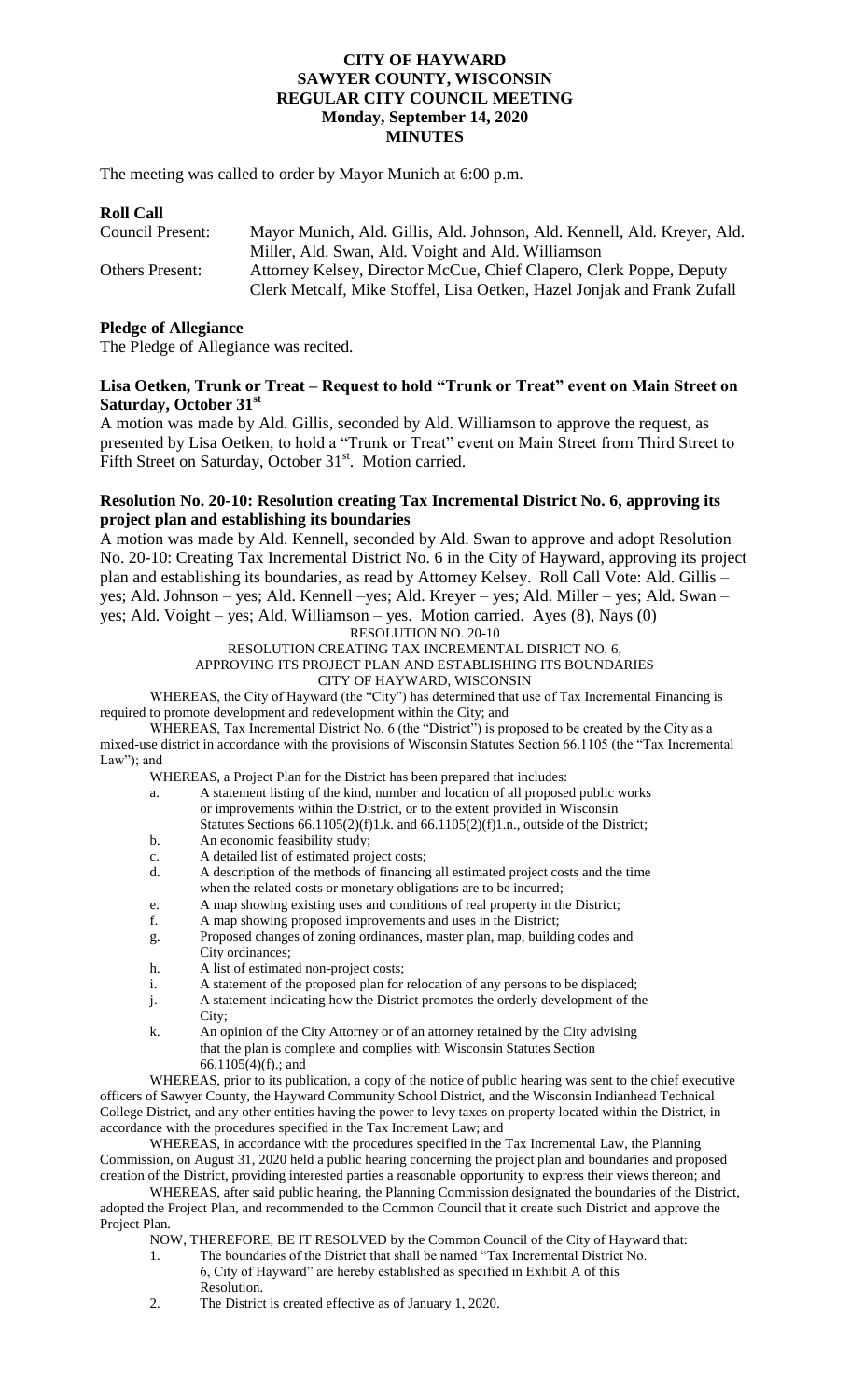- 3. The Common Council finds and declares that:
	- (a) Not less than 50% by area of the real property within the District is suitable for mixed-use development as defined by Wisconsin Statues Section 66.1105(2)(cm).
	- (b) Based upon the finding stated in 3.a. above, the District is declared to be a mixed-use district based on the identification and classification of the property included within the District.
	- (c) The improvement of such area is likely to enhance significantly the value of substantially all of the other real property in the District.
	- (d) The equalized value of the taxable property in the District, plus the value increment of all other existing tax incremental districts within the City, does not exceed 12% of the total equalized value of taxable property within the City.
	- (e) That there are no parcels to be included within the District that were annexed by the City within the preceding three-year period.
	- (f) The City estimates that less than 35% of the territory within the District will be devoted to retail business at the end of the District's maximum expenditure period, pursuant to Wisconsin Statutes Section 66.1105(5)(b).
	- (g) The project costs relate directly to promoting mixed-use development in the District consistent with the purpose for which the District is created.
	- (h) Lands proposed for newly platted residential development comprise no more than 35% of the real property area within the District.
	- (i) Costs related to newly platted residential development may be incurred based on the proposed development having a density of at least three (3) units per acre as defined in Wisconsin Statutes Section 66.1105(2)(f)3.a.
- 4. The Project Plan for "Tax Incremental District No. 6, City of Hayward" (see Exhibit B) is approved, and the City further finds the Plan is feasible and in conformity with the master plan of the City.

BE IT FURTHER RESOLVED THAT the City Clerk is hereby authorized and directed to apply to the Wisconsin Department of Revenue, in such form as may be prescribed, for a "Determination of Tax Incremental Base", as of January 1, 2020, pursuant to the provisions of Wisconsin Statutes Section 66.1105(5)(b).

BE IT FURTHER RESOLVED THAT pursuant to Section 66.1105(5)(f) of the Wisconsin Statutes that the City Assessor is hereby authorized and directed to identify upon the assessment roll returned and examined under Wisconsin Statutes Section 70.45, those parcels of property which are within the District, specifying thereon the name of the said District, and the City Clerk is hereby authorized and directed to make similar notations on the tax roll made under Section 70.65 of the Wisconsin Statutes.

## **Business Improvement District – Board Member Appointments**

A motion was made by Ald. Kennell, seconded by Ald. Voight to reaffirm Business Improvement District Board Member Appointments for a three year term for Teresa Peters, Troy Morgan and Jennifer Vobornik; and the appointment of Mark Barton to fill the vacant board seat created by Mika Ahlgren's resignation. Motion carried.

## **A motion was made by Ald. Miller, seconded by Ald. Williamson to approve the following:**

**1. Minutes:** Finance of 08/10; Regular Council of 08/10 (abridged / unabridged); Joint Review Board of 08/31; Planning Commission of 08/31; Special Council of 08/31; and Planning Commission of 09/10

# **2. From Public Works of 09/14:**

- A. Payment of Pay Request No. 4, submitted by Haas Sons Inc., in the amount of \$86,465.28 for the Main Street Reconstruction Project
- B. The continuation, the same as in past years, of having the Public Works Department hang Christmas roping and lighting on the light poles along Main Street
- C. The tabling, until a later date, of any decisions regarding the moving of the fountain from Main Street to Shue's Pond
- D. An amount up to \$40,000 for the purchase of a used dump truck for the Public Works Department
- E. The closing of Winter Drive to ATVs; and to amend the ATV ordinance to allow City residents to travel any City street in order to access an ATV trail nearest to their residence
- F. The proposal, submitted by Ayres Associates Inc., in the amount of \$15,000 for professional services to update the previously submitted Wastewater Treatment Plant Final Nitrogen Reduction Draft Facility Plan and the preparation of a groundwater evaluation report
- G. The placement of the Bay Avenue water / cell tower update on next month's agenda

## **3. From Finance of 09/14:**

- A. The payment of City General Fund checks numbered 33782 through 33857; Water & Sewer Fund checks numbered 10978 through 11002; and the August account transfers
- B. The purchase of a new Payne PG96VTA66120 2 stage variable speed furnace and a 13 Seer 5 ton air conditioner for the Police Department from Carlson Electric for an amount of \$7,460
- C. Denying the request for a City of Hayward credit card, submitted by Kathy Peterson on behalf of the Business Improvement District Board Members
- D. The use of Business Improvement District funds to pay the \$2,000 charge for Clifton Larson Allen to prepare the 2019 Business Improvement District report